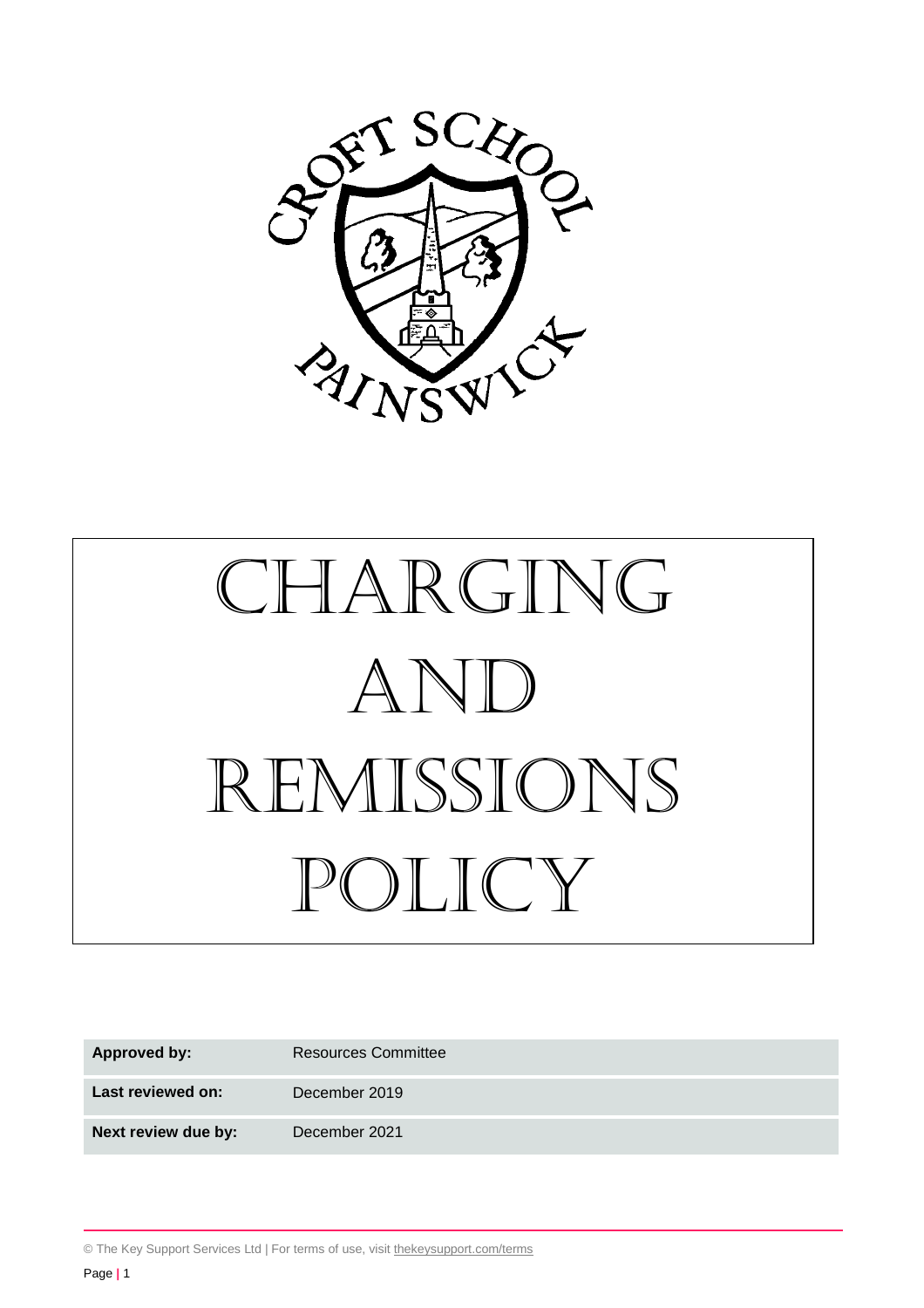# **Contents**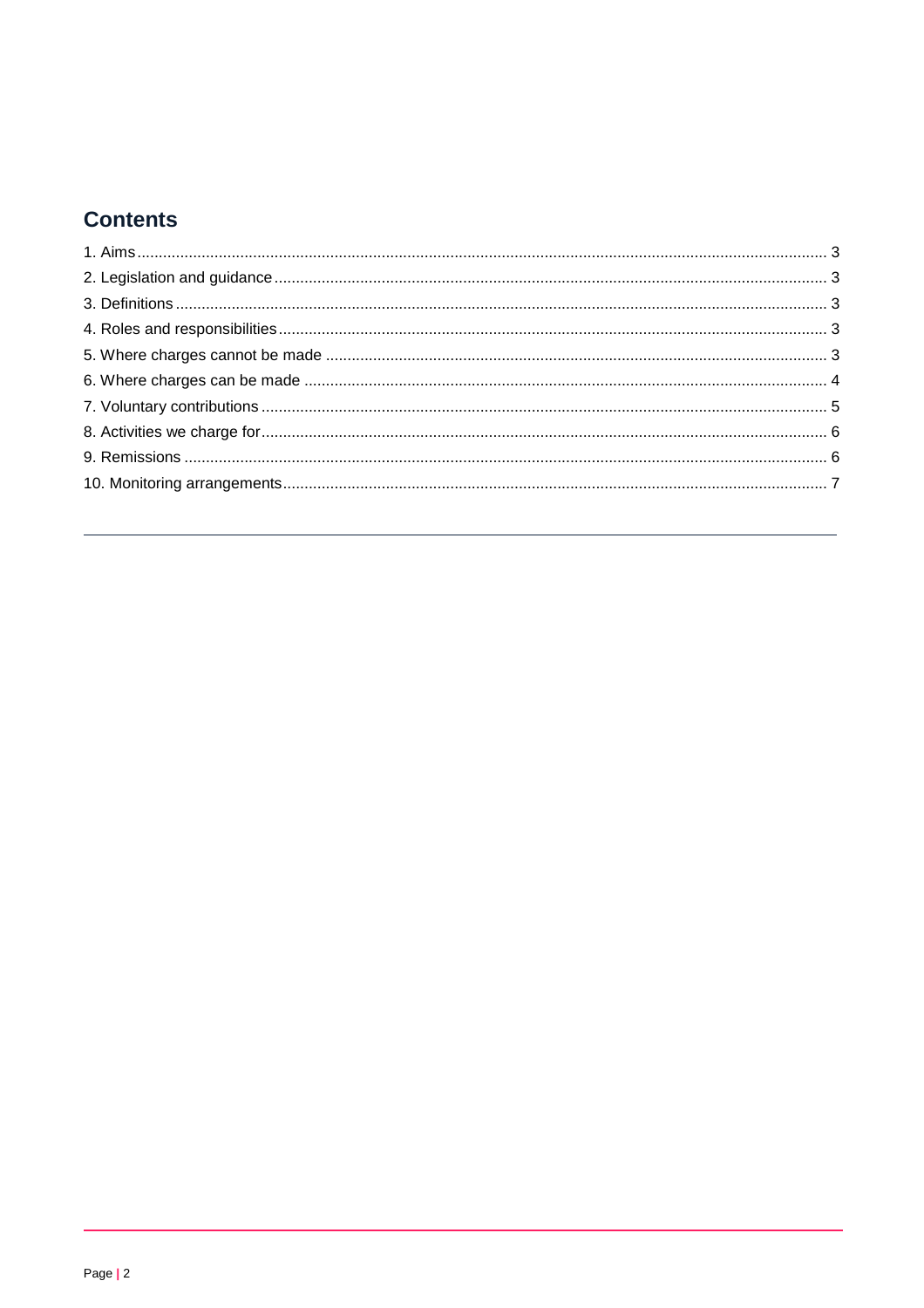# <span id="page-2-0"></span>**1. Aims**

The Croft Primary school aims to:

- Have robust, clear processes in place for charging and remissions
- Clearly set out the types of activity that can be charged for and when charges will be made

# <span id="page-2-1"></span>**2. Legislation and guidance**

This policy is based on advice from the Department for Education (DfE) on [charging for school activities](https://www.gov.uk/government/publications/charging-for-school-activities) and [the Education Act 1996,](http://www.legislation.gov.uk/ukpga/1996/56/part/VI/chapter/III) sections 449-462 of which set out the law on charging for school activities in England.

# <span id="page-2-2"></span>**3. Definitions**

- **Charge**: a fee payable for specifically defined activities
- **Remission**: the cancellation of a charge which would normally be payable

# <span id="page-2-3"></span>**4. Roles and responsibilities**

#### **4.1 The governing body**

The governing body has overall responsibility for approving the charging and remissions policy, but can delegate this to a committee, an individual governor or the headteacher.

The governing body also has overall responsibility for monitoring the implementation of this policy.

Responsibility for approving the charging and remissions policy has been delegated to the Resources **Committee** 

Monitoring the implementation of this policy has been delegated to the Resources Committee.

#### **4.2 Headteachers**

The headteacher is responsible for ensuring staff are familiar with the charging and remissions policy, and that it is being applied consistently.

#### **4.3 Staff**

Staff are responsible for:

- Implementing the charging and remissions policy consistently
- Notifying the headteacher of any specific circumstances which they are unsure about or where they are not certain if the policy applies

#### **4.4 Parents**

Parents are expected to notify staff or the headteacher of any concerns or queries regarding the charging and remissions policy.

# <span id="page-2-4"></span>**5. Where charges cannot be made**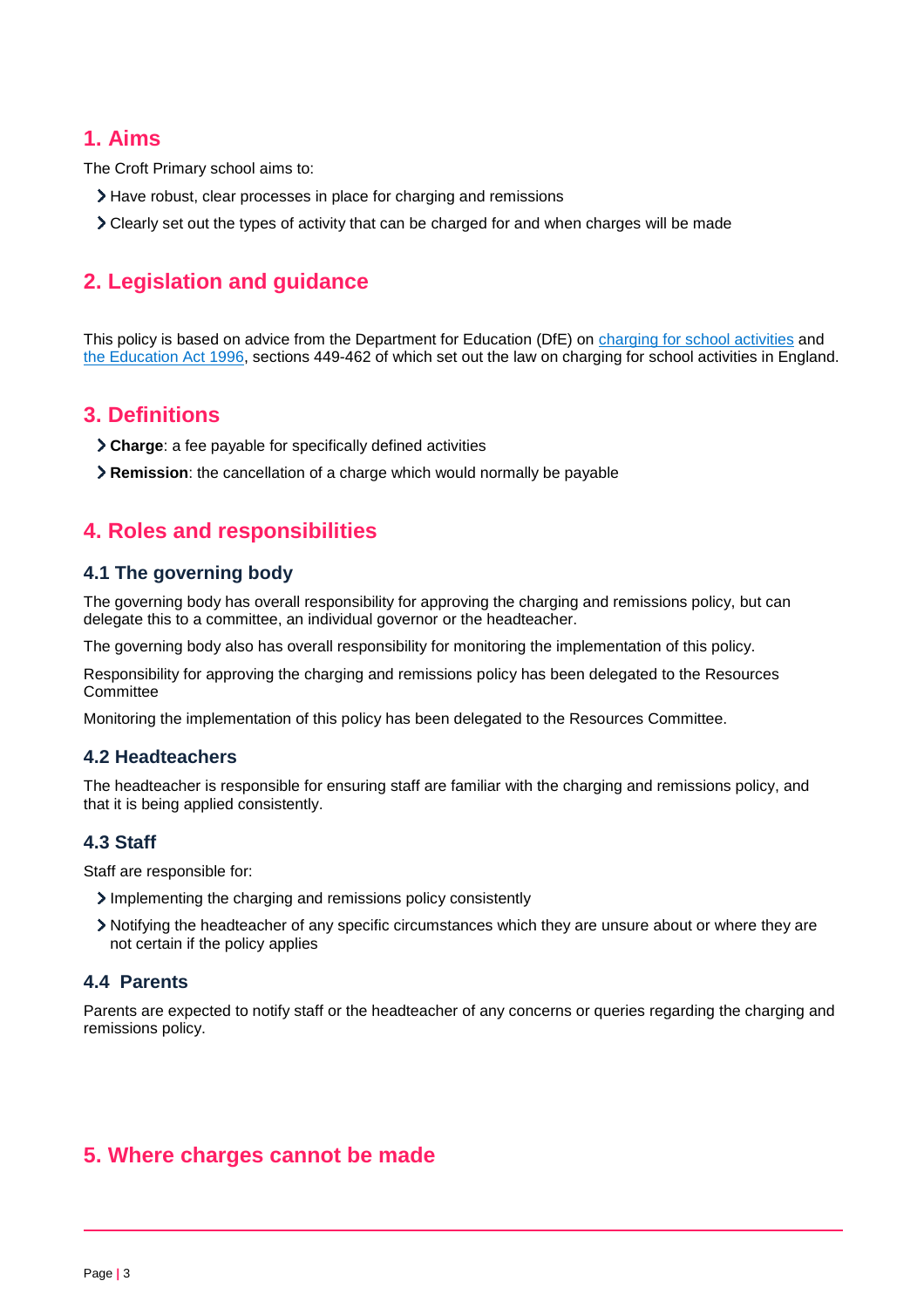Below we set out what we **cannot** charge for:

#### **5.1 Education**

- > Admission applications
- Education provided during school hours (including the supply of any materials, books, instruments or other equipment)
- Education provided outside school hours if it is part of:
	- The national curriculum
	- A syllabus for a prescribed public examination that the pupil is being prepared for at the school
	- Religious education
- Instrumental or vocal tuition, for pupils learning individually or in groups, unless the tuition is provided at the request of the pupil's parent
- Entry for a prescribed public examination if the pupil has been prepared for it at the school

# **5.2 Transport**

- Transporting registered pupils to or from the school premises, where the local authority has a statutory obligation to provide transport
- Transporting registered pupils to other premises where the governing board or local authority has arranged for pupils to be educated
- Transport that enables a pupil to meet an examination requirement when he or she has been prepared for that examination at the school
- Transport provided in connection with an educational visit

## **5.3 Residential visits**

- Education provided on any visit that takes place during school hours
- Education provided on any visit that takes place outside school hours if it is part of:
	- The national curriculum
	- A syllabus for a prescribed public examination that the pupil is being prepared for at the school
	- Religious education
	- Supply teachers to cover for those teachers who are absent from school accompanying pupils on a residential visit

# <span id="page-3-0"></span>**6. Where charges can be made**

Below we set out what we **can** charge for:

#### **6.1 Education**

- Any materials, books, instruments or equipment, where the child's parent wishes him or her to own them
- Optional extras (see below)
- Music and vocal tuition, in limited circumstances
- Certain early years provision
- Community facilities

## **6.2 Optional extras**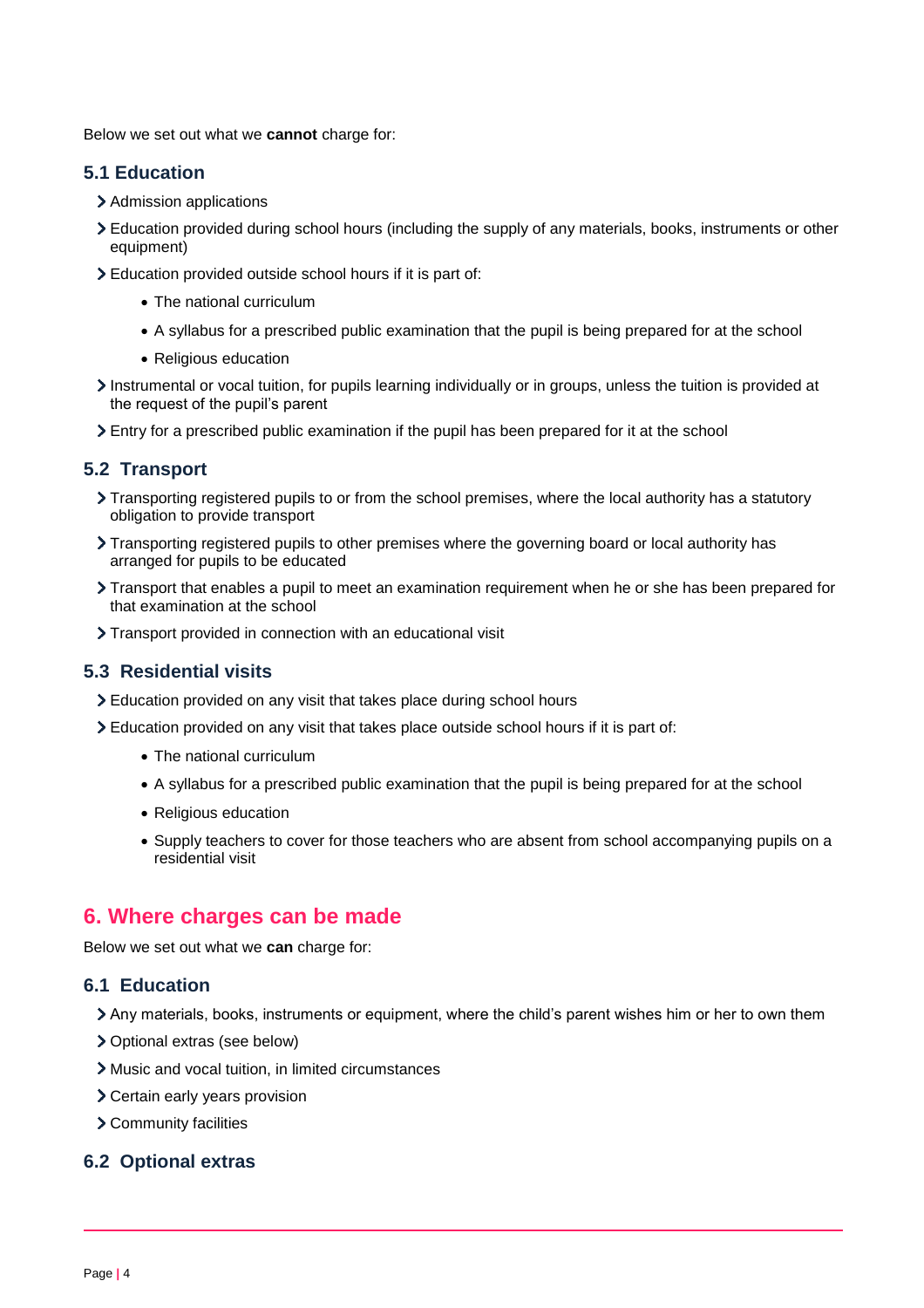We are able to charge for activities known as 'optional extras'. In these cases, schools can charge for providing materials, books, instruments or equipment. The following are optional extras:

- Education provided outside of school time that is not part of:
	- The national curriculum
	- A syllabus for a prescribed public examination that the pupil is being prepared for at the school
	- Religious education
- Examination entry fee(s) if the registered pupil has not been prepared for the examination(s) at the school
- Transport (other than transport that is required to take the pupil to school or to other premises where the local authority or governing board has arranged for the pupil to be provided with education)
- > Board and lodging for a pupil on a residential visit
- Extended day services offered to pupils (such as breakfast clubs, after-school clubs, tea and supervised homework sessions)

When calculating the cost of optional extras, an amount may be included in relation to:

- Any materials, books, instruments or equipment provided in connection with the optional extra
- The cost of buildings and accommodation
- > Non-teaching staff
- Teaching staff engaged under contracts for services purely to provide an optional extra (including supply teachers engaged specifically to provide the optional extra)
- The cost, or an appropriate proportion of the costs, for teaching staff employed to provide tuition in playing a musical instrument, or vocal tuition, where the tuition is an optional extra

Any charge made in respect of individual pupils will not be greater than the actual cost of providing the optional extra activity, divided equally by the number of pupils participating.

Any charge will not include an element of subsidy for any other pupils who wish to take part in the activity but whose parents are unwilling or unable to pay the full charge.

In cases where a small proportion of the activity takes place during school hours, the charge cannot include the cost of alternative provision for those pupils who do not wish to participate.

Parental agreement is necessary for the provision of an optional extra which is to be charged for.

#### **6.3 Music tuition**

Schools can charge for vocal or instrumental tuition provided either individually or to groups of pupils, provided that the tuition is provided at the request of the pupil's parent.

Charges may not exceed the cost of the provision, including the cost of the staff giving the tuition.

Charges cannot be made:

- If the teaching is an essential part of the national curriculum
- If the teaching is provided under the first access to the Key Stage 2 instrumental and vocal tuition programme
- For a pupil who is looked after by a local authority

#### **6.4 Residential visits**

We can charge for board and lodging on residential visits, but the charge must not exceed the actual cost.

# <span id="page-4-0"></span>**7. Voluntary contributions**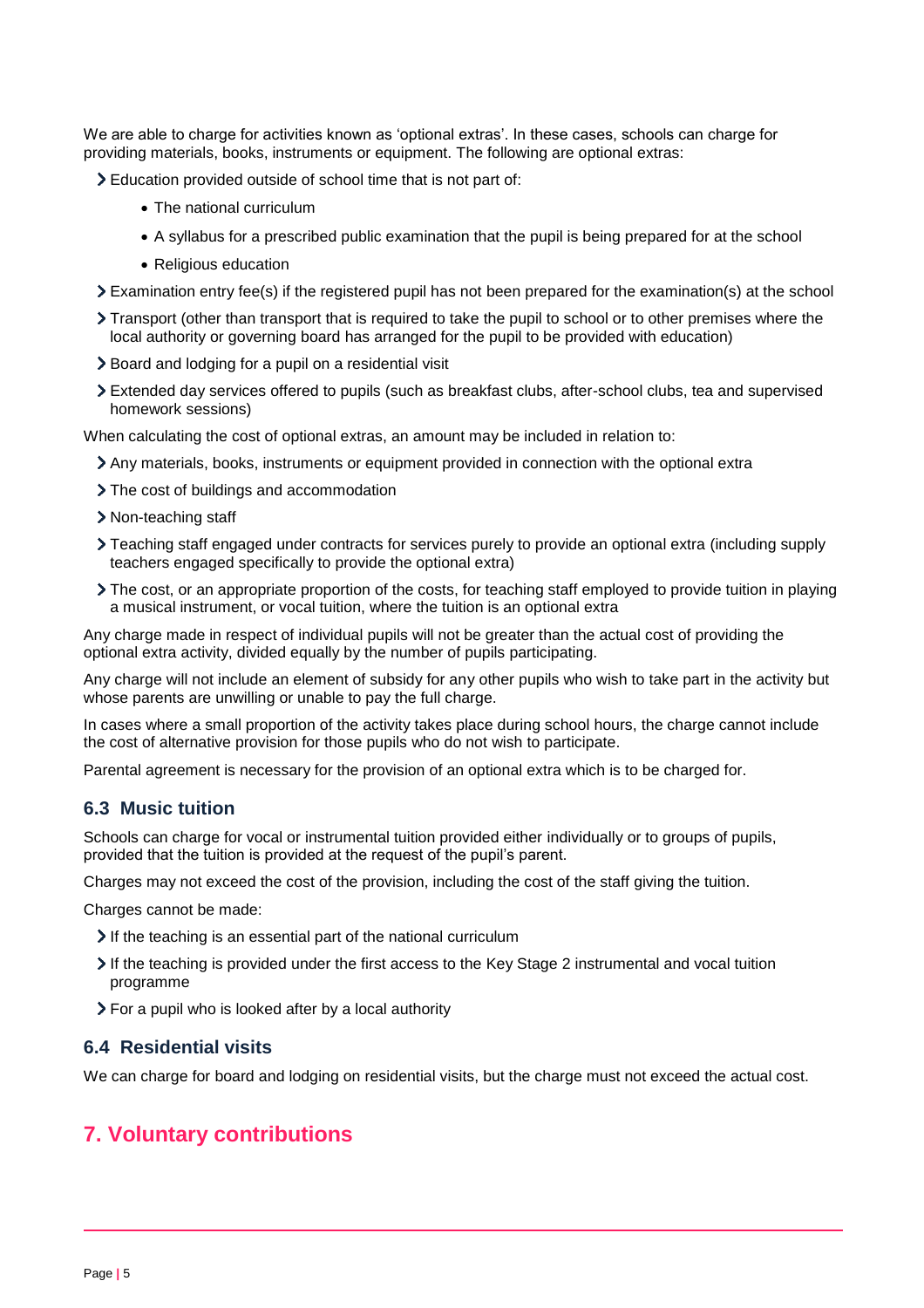As an exception to the requirements set out in section 5 of this policy, the school is able to ask for voluntary contributions from parents to fund activities during school hours which would not otherwise be possible.

Some activities for which the school may ask parents for voluntary contributions include:

- School Trips / Visits
- Educational experiences / visitors into school
- Sporting activities additional to the basic curriculum experiences

#### **There is no obligation for parents to make any contribution, and no child will be excluded from an activity if their parents are unwilling or unable to pay**.

If the school is unable to raise enough funds for an activity or visit then it will be cancelled.

# <span id="page-5-0"></span>**8. Activities we charge for**

The school will charge for the following activities:

There is a breakfast and after school club (Fun Club) which are run separately from school and charged for according to their policies.

Some extra-curricular clubs are charged for:

Cooking and Art will charge the cost of ingredients and resources and the children will then be enabled to take things they make home.

Other extra-curricular club which involve the school paying for the services will be charged for – this will be the cost of the services split between all participants.

There is a charge for the transport relating to swimming lessons as this is an activity which is required to be completed offsite.

# <span id="page-5-1"></span>**9. Remissions**

In some circumstances the school may not charge for items or activities set out in sections 6 and 8 of this policy. This will be at the discretion of the governing board and will depend on the activity in question.

#### **9.1 Remissions for residential visits**

Parents who can prove they are in receipt of any of the following benefits will be exempt from paying the cost of board and lodging for residential visits:

- > Income Support
- > Income-based Jobseeker's Allowance
- Income-related Employment and Support Allowance
- Support under part VI of the Immigration and Asylum Act 1999
- The guaranteed element of Pension Credit
- Child Tax Credit (provided that Working Tax Credit is not also received and the family's annual gross income does not exceed £16,190)
- Working Tax Credit run-on (this is paid for 4 weeks after an individual stops qualifying for Working Tax Credit)
- Universal Credit (if the application was made on or after 1 April 2018, the family's income must be less than £7,400 per year – after tax and not including any benefits)